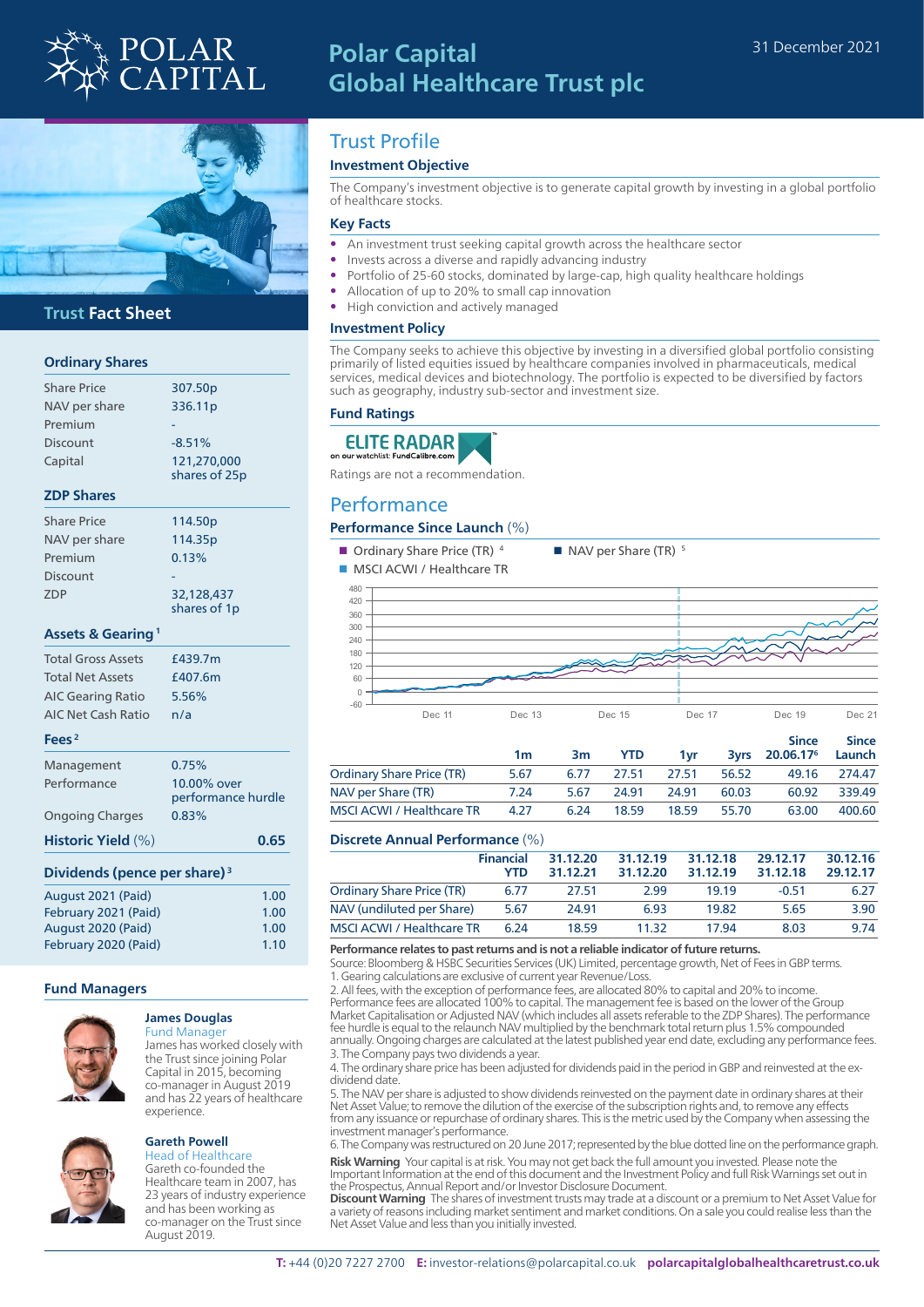## Portfolio Exposure

As at 31 December 2021

## **Top 10 Positions** (%)

| <b>Active Share</b>              | 79.02% |
|----------------------------------|--------|
| <b>Total Number of Positions</b> | 46     |
| <b>Total</b>                     | 41.7   |
| <b>Steris</b>                    | 3.0    |
| <b>Boston Scientific Corp</b>    | 3.1    |
| Cooper                           | 3.1    |
| <b>Bio-Rad Laboratories</b>      | 3.1    |
| <b>Baxter International</b>      | 3.2    |
| Sanofi                           | 3.5    |
| Abbott Laboratories              | 3.9    |
| Astra7eneca                      | 4.7    |
| United Health Group              | 6.6    |
| Johnson & Johnson                | 7.5    |

# **Market Capitalisation Exposure** (%)

| Large Cap (>US\$10 bn)     | 78.7   |
|----------------------------|--------|
| Mid Cap (US\$5 bn - 10 bn) | 16.0   |
| Small Cap (<\$5bn)         | 10.9   |
| Cash                       | $-5.5$ |

### **Trust Characteristics**

| Launch Date              | 15 June 2010          |
|--------------------------|-----------------------|
| <b>Year End</b>          | 30 September          |
| <b>Results Announced</b> | <b>Mid December</b>   |
| Next AGM                 | February 2022         |
| Listed                   | London Stock Exchange |

## **Benchmark**

MSCI All Country World Index / Healthcare (Sterling)

#### **Codes**

| <b>Ordinary Shares</b> |              |
|------------------------|--------------|
| <b>ISIN</b>            | GB00B6832P16 |
| <b>SEDOL</b>           | B6832P1      |
| London Stock Exchange  | <b>PCGH</b>  |
| <b>ZDP Shares</b>      |              |
| <b>ISIN</b>            | GB00BDHXP963 |
| <b>SEDOL</b>           | BDHXP96      |
| London Stock Exchange  | <b>PGHZ</b>  |

#### **Life of Company**

In the absence of any prior alternative proposals, the Directors will propose a special resolution for voluntary winding up at the first AGM to be held after 1 March 2025.

### **Zero Dividend Preference Shares (ZDPs)**

Through its wholly owned subsidiary, PCGH ZDP plc, the Company issued 32,128,437 ZDP shares, which entitles ZDP shareholders to a pre-determined redemption value of 122.99p per ZDP share on 19 June 2024.

### **Sector Exposure** (%)

|                                | <b>Fund</b> | <b>Relative</b> |       |       |  |
|--------------------------------|-------------|-----------------|-------|-------|--|
| <b>Healthcare Equipment</b>    | 24.0        | 3.8             |       |       |  |
| Pharmaceuticals                | 21.0        | $-16.4$         |       |       |  |
| Biotechnology                  | 18.3        | 5.5             |       |       |  |
| <b>Managed Healthcare</b>      | 10.6        | 1.8             |       |       |  |
| <b>Healthcare Supplies</b>     | 7.9         | 4.9             |       |       |  |
| <b>Healthcare Facilities</b>   | 7.3         | 5.8             |       |       |  |
| Life Sciences Tools & Services | 5.6         | $-4.3$          |       |       |  |
| <b>Healthcare Distributors</b> | 4.7         | 3.4             |       |       |  |
| Metal & Glass Containers       | 2.7         | 2.7             |       |       |  |
| <b>Healthcare Services</b>     | 1.8         | $-2.2$          |       |       |  |
| <b>Healthcare Technology</b>   | 1.7         | 0.4             |       |       |  |
| Cash                           | $-5.5$      | $-5.5$          |       |       |  |
|                                |             |                 | $-20$ | $-10$ |  |

## **Geographic Exposure** - Top Overweights & Underweights Relative to Index (%)

|                       | <b>Fund</b> | <b>Relative</b> |       |   |    |    |
|-----------------------|-------------|-----------------|-------|---|----|----|
| <b>United States</b>  | 79.1        | 11.9            |       |   |    |    |
| <b>United Kingdom</b> | 6.7         | 2.9             |       |   |    |    |
| France                | 3.5         | 1.7             |       |   |    |    |
| <b>Denmark</b>        | 3.1         | 0.0             |       |   |    |    |
| Germany               | 2.3         | 0.3             |       |   |    |    |
| Belgium               | 2.2         | 2.1             |       |   |    |    |
| Australia             | 2.2         | 0.5             |       |   |    |    |
| Switzerland           | 2.1         | $-5.9$          |       |   |    |    |
| Ireland               | 2.0         | 0.2             |       |   |    |    |
| Japan                 | 1.6         | $-3.0$          |       |   |    |    |
| Other                 | 0.8         | $-5.2$          |       |   |    |    |
| Cash                  | $-5.5$      | $-5.5$          |       |   |    |    |
|                       |             |                 | $-10$ | 0 | 10 | 20 |

The column headed "Fund" refers to the percentage of the Fund's assets invested in each sector. The column headed "Relative" refers to the extent to which the Fund is overweight or underweight in each sector compared (relative) to the index

The entire investment portfolio is published in the annual and half year report as well as being announced to the London Stock Exchange on a quarterly basis.

Note: Totals may not sum due to rounding. It should not be assumed that recommendations made in future will be profitable or will equal performance of the securities in this document. A list of all recommendations made within the immediately preceding 12 months is available upon request.

## Investing in the Trust and Shareholder Information

## **Market Purchases**

The ordinary shares are listed and traded on the London Stock Exchange. Investors may purchase shares through their stockbroker, bank or other financial intermediary.

## **Share Dealing Services**

|           | Details of the american ways or acamiy in  |               |  |
|-----------|--------------------------------------------|---------------|--|
|           | company's shares are given on the website  |               |  |
|           | Equiniti, the company's registrars provide |               |  |
|           | internet share sale service.               |               |  |
| Telephone |                                            | 0800 876 6889 |  |
|           |                                            |               |  |

### **Corporate Contacts**

## Registered Office and Website

16 Palace Street, London SW1E 5JD www.polarcapitalglobalhealthcaretrust.co.uk

#### Registrar

Equiniti Limited, Aspect House, Spencer Road, Lancing, West Sussex, BN99 6DA www.shareview.co.uk

Details of the different ways of dealing in the

| company's shares are given on the website.    |
|-----------------------------------------------|
| Equiniti, the company's registrars provide an |
| internet share sale service.                  |

| Telephone | 0800 876 6889       |
|-----------|---------------------|
| Online    | www.shareview.co.uk |

### Custodian

HSBC Plc is the Depositary and provides global custody of all the company's investments.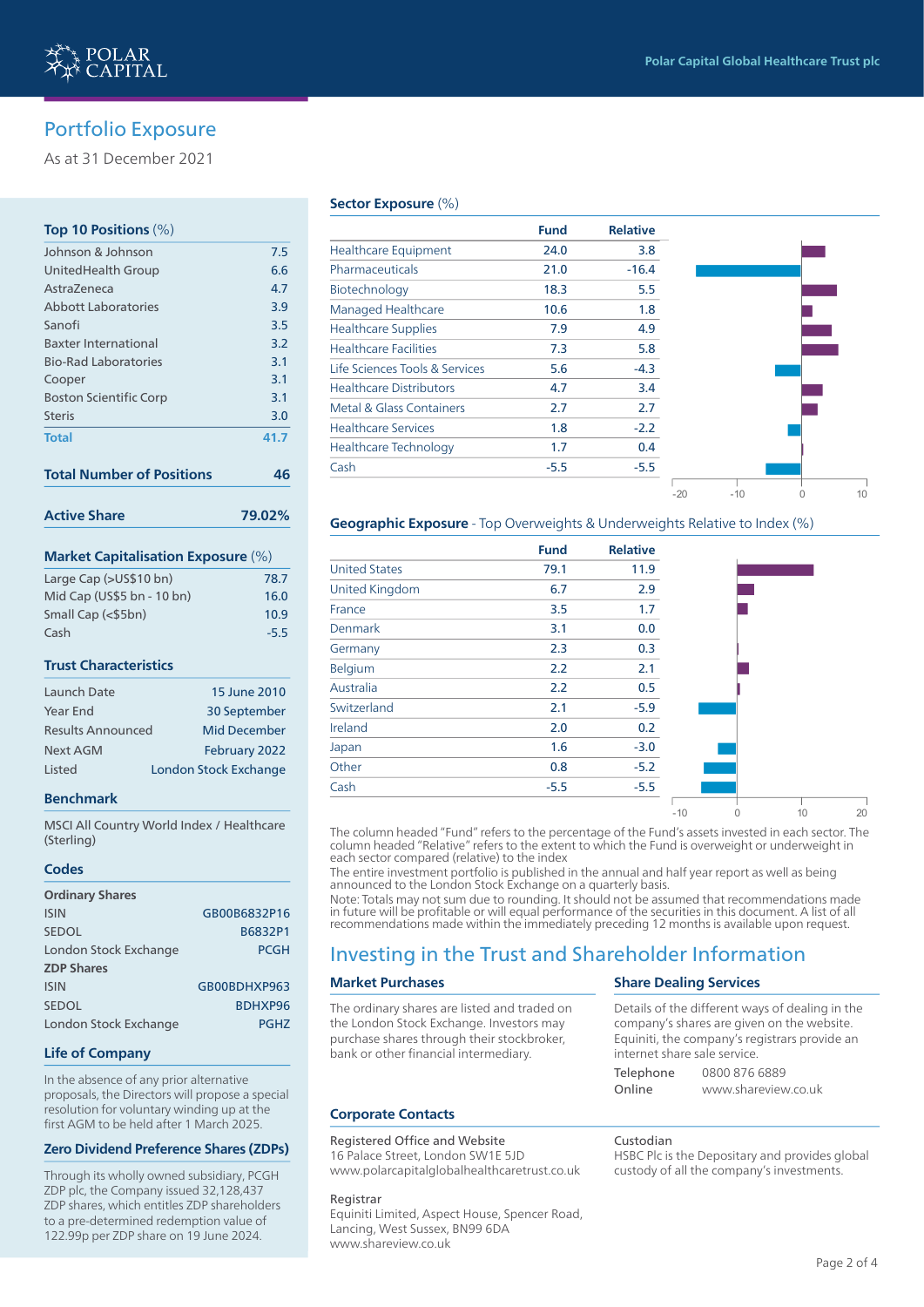

## Fund Managers' Comments

Global equity markets were strong in December, with the healthcare sector outperforming the broader market. Looking at the healthcare subsectors in greater detail there was strength across the board with managed care, healthcare services, distributors and facilities all performing well. Pharmaceuticals, biotechnology, equipment and supplies were also in positive territory, just not to the same extent. The Company's NAV increased by 7.2% in November, which was ahead of the benchmark (MSCI AC World Daily TR Net Health Care Index) which was up 4.3% for the month.

## **Omicron optimism**

Omicron updates, especially out of South Africa, were closely monitored during December with both virulence and transmissibility the key areas of focus. Early data, and subsequent real-world evidence, point to the Omicron variant leading to milder disease compared to the Delta variant (67-73% lower risk of severe disease). Further, it appears Omicron is more likely to impact the nose and throat as opposed to the lungs, as seen with Delta, which could help explain the reduced number of hospital admissions. The scientific community continues to be vigilant, especially given Omicron's enhanced ability to cause re-infections and the variant's greater transmissibility. However, the early signs appear to be encouraging, not just the reduced burden on healthcare systems, but the hope the daily cases peak-to-trough could be rapid (approximately four weeks in South Africa) and we start to move away from a pandemic towards an endemic.

If the Omicron variant does indeed turn out to be less harmful to its host, and cases quickly move from peak-to-trough, then the next big decision could well be how to deal with positive tests, selfisolation and returning to work. With an ever-increasing backlog of patients waiting for medical intervention, the pressure on healthcare systems might be finding the healthcare professionals treating and caring for patients rather than COVID-19 patients themselves.

## **Fund activity**

Positive contributors during the reporting period were Biohaven Pharmaceutical Holding, Envista Holdings and Cytokinetics. Having no exposure to Moderna was also a positive contribution to relative performance. Biohaven Pharmaceutical Holding, having heavily sold-off in November following the deal with Pfizer (Pfizer has acquired the ex-US rights for migraine drug Nurtec ODT), recovered as the market, presumably, reflected on the fundamental value drivers still being intact.

During the reporting period, Envista Holdings announced it has entered into a definitive agreement to acquire Carestream Dental's Intra-Oral Scanner business for \$600m. The business is both high growth and high margin and is consistent with Envista Holdings' long-term strategy to focus on the fastest growing segments of the dental market. The update was well received by the market and put upwards pressure on Envista Holdings' share price.

There was no thesis-changing news flow for Cytokinetics during December. Moderna experienced a material decline in its valuation during the month, with the market starting to question not just the longevity of the COVID-19 vaccine franchise, but the broader utility of the company's mRNA technology platform.

Negative contributors in December were Alnylam Pharmaceuticals, Bio-Rad Laboratories and Medley. The Fund's lack of exposure to Abbvie also negatively impacted performance. There were no updates from Alnylam Pharmaceuticals during December. However, US biotechnology peer Bridgebio Pharma announced a disappointing clinical update for a product that is being developed for a heart condition known as transthyretin amyloid cardiomyopathy (ATTR-CM). Bridgebio Pharma's product, acoramidis, is being developed for a disease that could potentially compete with Alnylam Pharmaceuticals' Onpattro, which is also being developed for ATTR-CM. Rather than taking the update as a positive, the market focussed on the challenges Alnylam Pharmaceuticals will face with its clinical trial program. There was no material news flow for Bio-Rad Laboratories during the reporting period, although we would note that a scenario whereby Omicron becomes endemic does remove some upside opportunity from life sciences tools and services companies. Medley underperformed, mirroring broader healthcare technology companies that have experienced a significant derating over the past 12 months. We remain constructive here and view the valuation as very attractive given the strong underlying fundamentals. Abbvie performed strongly in December, with the FDA approval of a drug called Rinvoq for active psoriatic arthritis a key catalyst.

In terms of portfolio changes, we added a US biotechnology company, Seagen, to the portfolio. Seagen focusses on oncology and has commercialised assets in the fields of lymphoma, bladder cancer, breast cancer, and cervical cancer. Seagen also has a deep pipeline that, if successfully developed, should put upwards pressure on the company's terminal value.

We continue to be constructive on the healthcare investment universe, feeling optimistic about the opportunities that lie ahead as we, potentially, move into an endemic phase with COVID-19. In that scenario, how healthcare systems deal with the evergrowing backlog of patients will become an important investment consideration, not just deferred elective procedures, but also treating those who might have missed important diagnoses during the COVID-19 crisis.

## **James Douglas & Gareth Powell**

6 January 2022

It should not be assumed that recommendations made in future will be profitable or will equal performance of the securities in this document. A list of all *recommendations made within the immediately preceding 12 months is available upon request.*